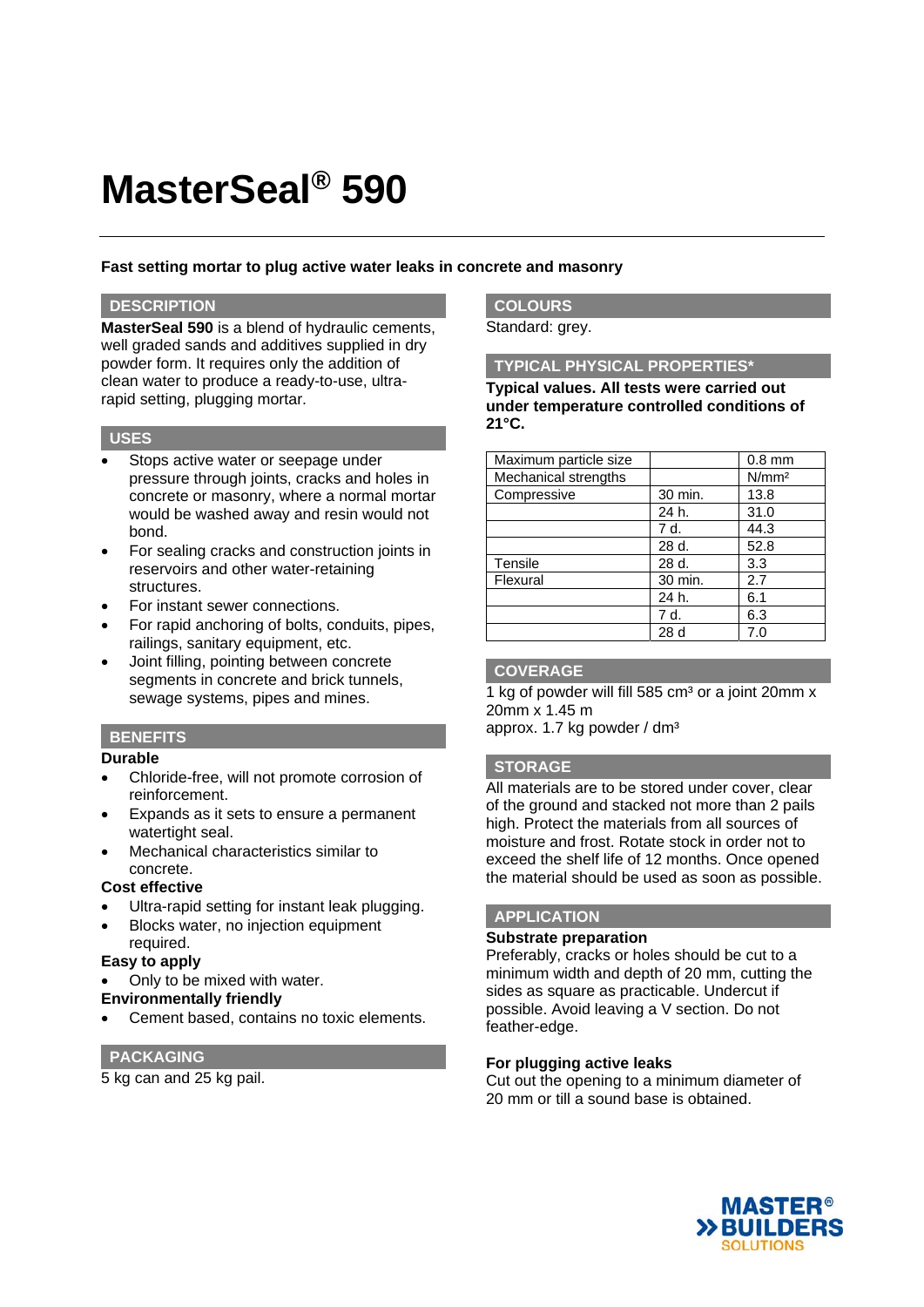# **MasterSeal® 590**

# **For sealing the wall / floor joint in an existing Construction**

Cut out the joint/crack at least 20 mm wide and deep, cutting back into the wall slightly.

#### **For sealing the wall / floor joint in a new construction**

When designing, foresee an opening situated at the wall/floor joint (20 mm x 20 mm) to be filled with **MasterSeal 590**.

#### **To repair mortar joints and cracks in masonry walls, or cracks in concrete walls.**

Cut out the defective mortar joints or cracks to a minimum width and depth of 20 mm. Undercut if possible.

## **For holes, patches, honeycomb and other construction faults in concrete walls.**

Remove all tie wires, wood or foreign objects by cutting back the concrete from the surface to a depth of 25 mm.

## **For anchoring bolts or metal posts in concrete or masonry\*.**

Drill a hole deep enough to secure the bolt or post properly and large enough so there is at least 10 mm on all sides of it.

Flush out holes, joints or cracks with water to remove all loose particles and dust. All surfaces must be dampened with clean water immediately prior to the application of **MasterSeal 590**.

#### **MIXING**

Wet density 2.14 kg/dm<sup>3</sup> **Final setting time** 2 – 3 minutes **Mixing liquid**   $\pm$  0.26 (0.24 – 0.28) litres clean water for 1 kg of Powder

**MasterSeal 590** powder should be mixed with clean water by hand only. Mix quickly and well to a stiff consistency using  $\pm$  0.26 litres water for 1kg of powder. Do not overmix.

Do not mix more then can be placed within one application, 1 - 2 minutes (at 20°C). Do not retemper.

#### **Application For plugging active leaks**

Form a plug of the mixed material in the gloved hand until slight setting occurs. Then press **MasterSeal 590** mortar firmly into the opening; exert full pressure, without moving the hand. Hold in place for approximately 60 seconds.

If the opening is too big to be closed with 1 mix of **MasterSeal 590**, work progressively from the sides to the middle, following the above procedure.

After setting, but not completely hardened, trim off excess material in order to create a uniform level with the surrounding surfaces. Remove from centre to sides.

## **For sealing the wall / floor joint in an existing construction**

Fill the opening with **MasterSeal 590** mortar, force into place forming a cove.

## **For sealing the wall / floor joint in a new construction**

Fill the rebate with **MasterSeal 590** mortar, force into place forming a cove.

**To repair mortar joints and cracks in masonry walls, or cracks in concrete walls.**  Trowel or press into the joint.

#### **For holes, patches, honeycomb and other construction faults in concrete walls.**

Fill all holes, patches, honeycombing and other construction faults.

## **For anchoring bolts or metal posts in concrete or masonry\*.**

Fill the hole with a putty-like consistent mortar and tamp it down so that the entire hole is full. Immediately centre the bolt or post over the hole and force it into the **MasterSeal 590** mortar.